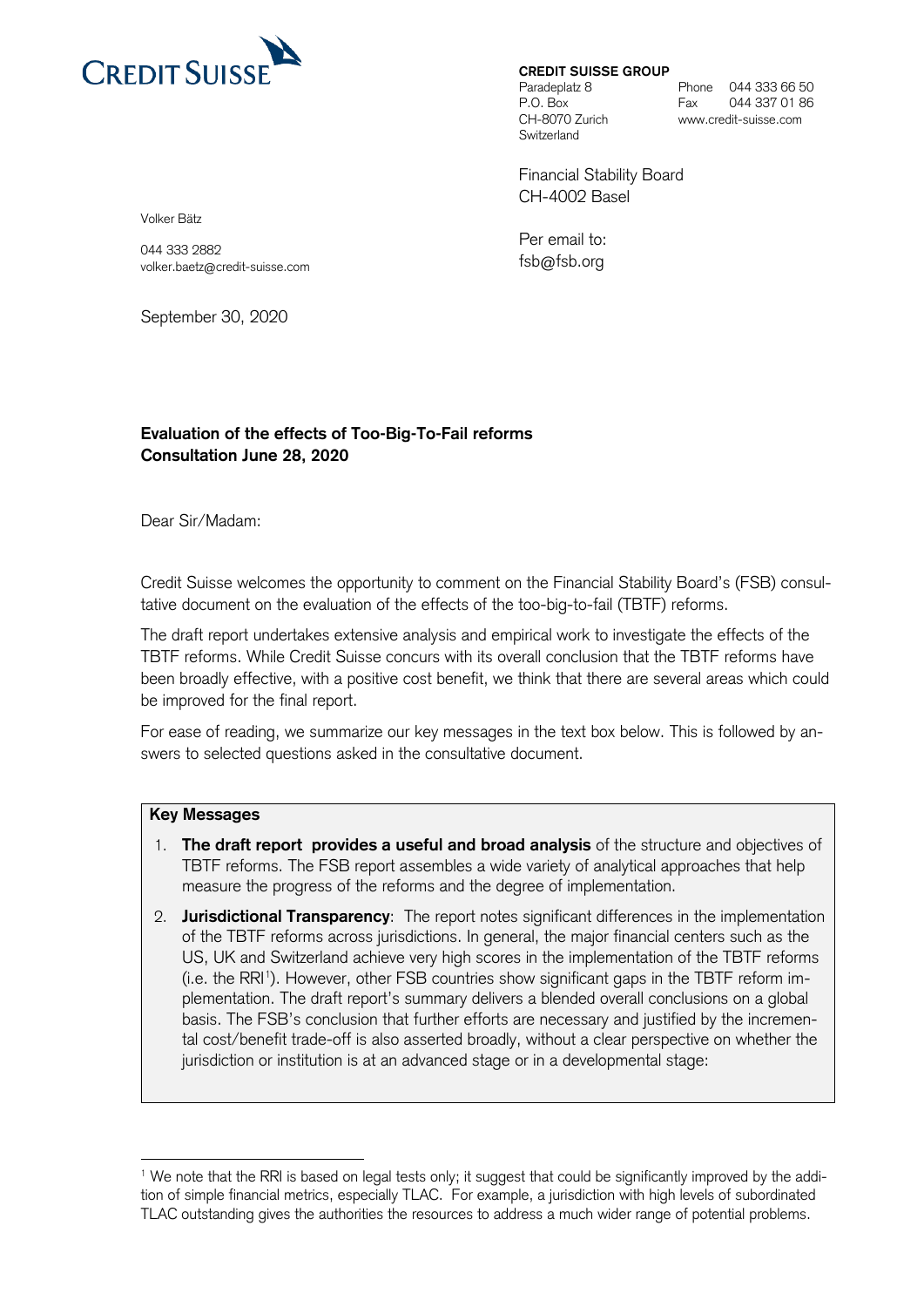



|    |                                                                                                                                                                                                                                                                                                                                                                                                                                                         | $\triangleright$ The final report should clearly distinguish between specific advanced jurisdictions and<br>less advanced jurisdictions in its assessments. It should also distinguish clearly be-<br>tween G-SIBs and D-SIBs as well as Financial Market Infrastructures (FMIs)                                                                                  |  |
|----|---------------------------------------------------------------------------------------------------------------------------------------------------------------------------------------------------------------------------------------------------------------------------------------------------------------------------------------------------------------------------------------------------------------------------------------------------------|-------------------------------------------------------------------------------------------------------------------------------------------------------------------------------------------------------------------------------------------------------------------------------------------------------------------------------------------------------------------|--|
|    | ➤                                                                                                                                                                                                                                                                                                                                                                                                                                                       | It should distinguish what should be done by the Authorities, versus what should be<br>done by the respective G-SIBs / D-SIBs / FMIs and if the incremental effort is                                                                                                                                                                                             |  |
|    |                                                                                                                                                                                                                                                                                                                                                                                                                                                         | Critical to enable resolvability, or<br>п                                                                                                                                                                                                                                                                                                                         |  |
|    |                                                                                                                                                                                                                                                                                                                                                                                                                                                         | Beneficial for additional or enhanced resolvability options, but not critical                                                                                                                                                                                                                                                                                     |  |
|    |                                                                                                                                                                                                                                                                                                                                                                                                                                                         | $\triangleright$ This level of granularity is important to assess the cost-benefit of additional reforms,<br>providing clear guidance on where to invest further or where cost-benefits no longer<br>justify further investment (or where costs might be borne by the wrong party)                                                                                |  |
| 3. | The draft report is structured to <b>focus on externally observable data</b> that can be treated<br>statistically. Because of this, other factors - especially non-public data - are downplayed or<br>dismissed. This approach limits the conclusions that can be drawn, especially regarding inter-<br>nal bank fragmentation where external data generally does not exist. Credit Suisse would ap-<br>preciate if the final report acknowledges that: |                                                                                                                                                                                                                                                                                                                                                                   |  |
|    | $\blacktriangleright$                                                                                                                                                                                                                                                                                                                                                                                                                                   | Local (often non-public) rules can require high and sometimes super-equivalent local<br>resources. They can restrict the fungibility of these resources (e.g. capital, TLAC<br>and liquidity) within a banking group. <sup>2</sup>                                                                                                                                |  |
|    | $\blacktriangleright$                                                                                                                                                                                                                                                                                                                                                                                                                                   | Resolution planning requirements which are often not codified nor public can include<br>business restrictions, organizational changes and cross-border limitations. They can<br>also restrict the fungibility of capital and liquidity within a banking group.                                                                                                    |  |
|    | $\blacktriangleright$                                                                                                                                                                                                                                                                                                                                                                                                                                   | The complexity analysis presented in the draft report could only provide weak insight<br>since it relied on "subsidiary counts", which are generally not a useful indicator of any<br>recovery or resolution challenges. RRP credibility trends could provide a much more<br>useful measure, and would also highlight the strongly positive trend of this effort. |  |
| 4. |                                                                                                                                                                                                                                                                                                                                                                                                                                                         | <b>Fragmentation:</b> The report delivers forceful - but unwarranted - conclusions on this topic. It<br>comments on two separate elements: cross border credit and internal bank ring-fencing.                                                                                                                                                                    |  |
|    |                                                                                                                                                                                                                                                                                                                                                                                                                                                         | $\triangleright$ The conclusion on cross-border credit excludes the significant decline of cross-border<br>credit by European banks which is a major part the global system. We believe that<br>this is partly caused by fragmentation pressures.                                                                                                                 |  |
|    | ➤                                                                                                                                                                                                                                                                                                                                                                                                                                                       | The report also ignores other bank services besides credit provision. For example,<br>banks undertake important underwriting and market making services in the capital<br>markets; however, the share of foreign banks in the world's largest capital market<br>(the US) has declined precipitously. 3                                                            |  |
|    | ➤                                                                                                                                                                                                                                                                                                                                                                                                                                                       | The larger issue of resource fragmentation within groups, especially ring-fencing and<br>preplacement requirements remains a serious issue. It remains worthy of further<br>FSB engagement, building on the discussion initiated by the 2019 FSB report. This                                                                                                     |  |

<sup>&</sup>lt;sup>2</sup> For example, the recent COVID-related constraints imposed on capital repayments/dividends have typically been applied to subsidiaries as well as groups. This creates a new constraint for rebalancing internal capital. <sup>3</sup> The balance sheets of the four largest foreign-owned broker dealers ("LISCC dealers"), has declined by over 80% since the GFC, while US-owned broker dealers increased somewhat in size. See Quarles, "Spontaneity and Order: Transparency, Accountability, and Fairness in Bank Supervision" (Jan. 17, 2020). While many factors are likely relevant, the severity and consistency of this trend suggests a common factor, such as the large burdens placed on capital-markets oriented FBOs in the US implementation of post-Crisis reforms.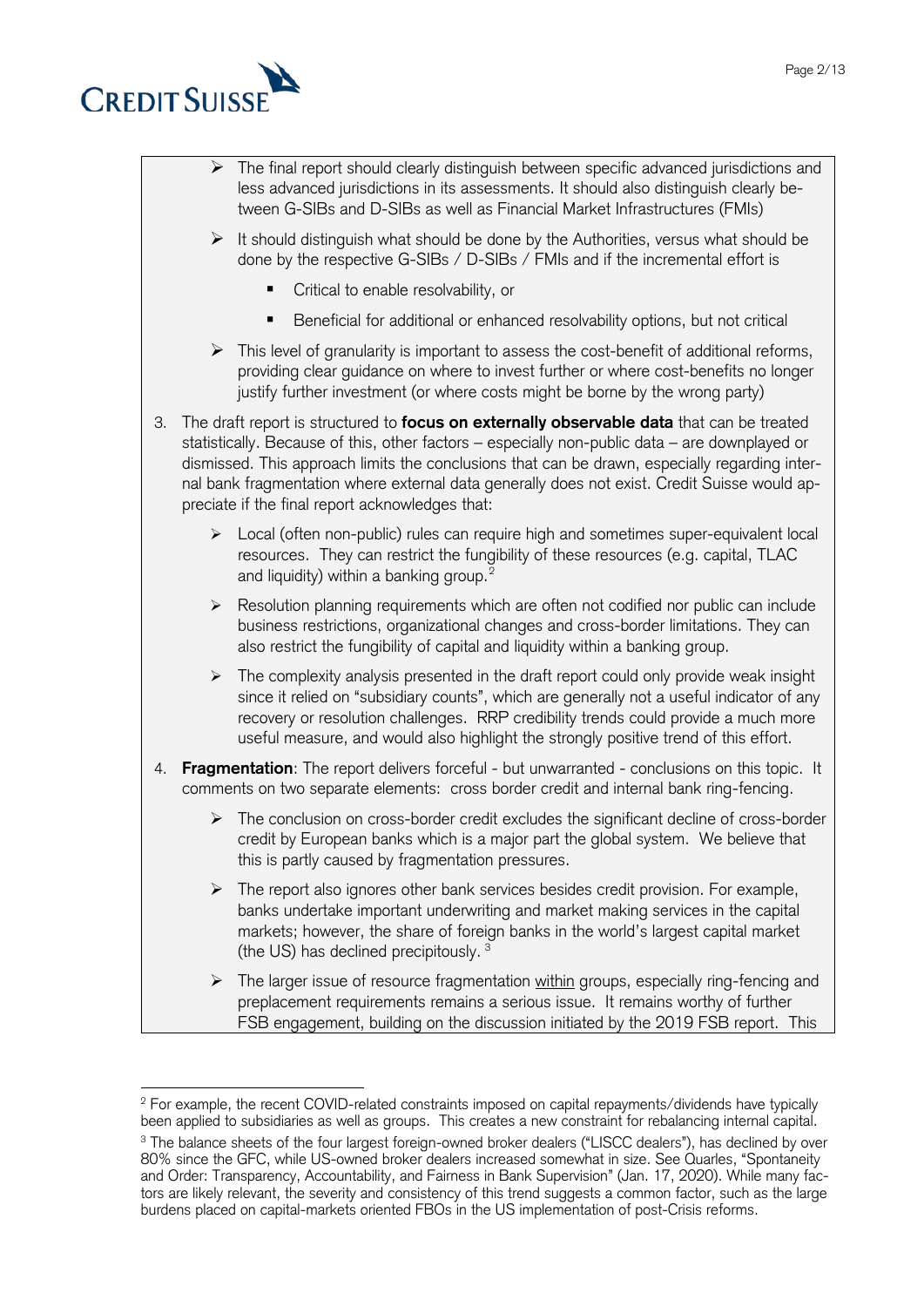

is not limited to internal TLAC alone, but should also include liquidity and capital requirements. We agree that host preplacement is a useful commitment device, but it can lead to counter-productive policy outcomes when taken to excessive levels. For these reasons, we propose that the assertions on fragmentation in the draft report be substantially reconsidered. (See Annex 1 for a further discussion.)

- 5. **COVID related observations**: As discussed more fully in Question 5, the COVID shock to financial markets in March and April of 2020 provided an unfortunate - but valuable - "natural experiment" that revealed how the new post-GFC regime responds to a large external shock.
	- $\triangleright$  The banking sector was resilient and retained market confidence throughout. This provides a broad validation of the GFC reforms, the reforms already provide a robust capability to withstand a severe shock at this stage, even prior to full finalization.
	- $\triangleright$  Other market participants did not perform as well; several sectors such as Money Market Funds and other vehicles appeared fragile and became forced sellers. When combined with the (now) severely limited ability of the banking sector to respond in a flexible way, markets shifted quickly into a distressed mode, with extremely high volatility and wide bid-offer spreads, even in US treasuries.
	- $\triangleright$  Central banks responded forcefully and repaired most of this damage. However, the breadth and extent of the required response suggests some shortcomings in the post-GFC reforms. We suggest that some refinements would be useful, including:
		- Refining the regulatory framework for NBFI entities, with a focus on certain types of fund vehicles, and on FMIs (especially CCPs). The post-GFC reforms have made banks safer, but also shifted considerable activity outside the regulatory perimeter. It is fair to ask whether this trade-off has made the overall system stronger – or more fragile overall.
		- Mitigating the pro-cyclical nature of certain bank regulations (such as RWA calculations and liquidity regulations). We believe that this can addressed in many areas without compromising risk sensitivity.
		- Reviewing the rules on leverage and liquidity, which unduly constrained balance sheets and exacerbated market difficulties during March/April.
		- Addressing buffer usage and stigma more forcefully so that the new regime works better in downturns, not just in the resource accumulation phase. We believe that a simpler buffer stack, with CCyB comprising a larger portion of the stack, could provide a constructive path forward.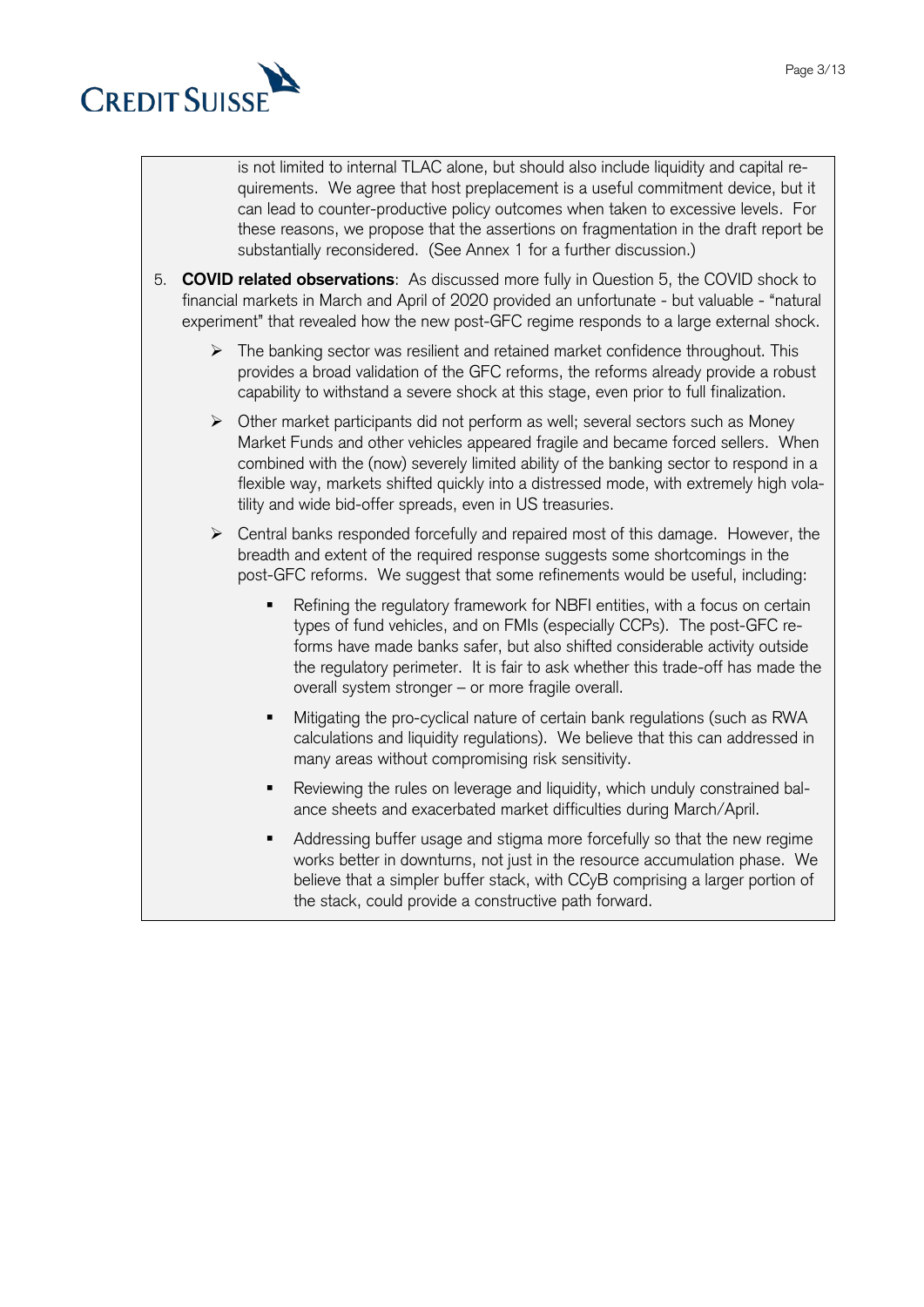

# **Responses to Specific Questions:**

# **Question 1: Does the report draw the appropriate inferences about the extent to which TBTF reforms have achieved their objectives?**

Broadly yes. Credit Suisse agrees with the broad direction of the report. However, we believe a number of jurisdictions, including Switzerland, the US and the UK, have progressed much further than would be inferred from the report.

Firstly, Credit Suisse would welcome a final report that distinguished its conclusions clearly by jurisdiction or sensible groupings. For example, it should distinguish between the large financial centers in specific developed markets (or regions), vs the developing markets.

Secondly, the report shows significant differences between G-SIBs and D-SIBs, which need to be set out more clearly in the conclusions.

Thirdly, the analysis on Financial Market Infrastructures (FMI) is welcome, but it does not adequately analyze the relative roles of bank activities and FMI activities, and the need for further progress around FMI resolution. For example, Credit Suisse is of the opinion that banks should not provide all the financial resilience on behalf of the FMIs via (highly pro-cyclical) initial margin and variation margin rules. Rather the FMI's own financial resilience (e.g. "skin in the game") should provide assurance, would reduce the current (moral hazard) mismatch between FMI management and downside (loss allocation) responsibilities. There also needs to a stronger definition of obligations of the FMI to support continuity in resolution. Given the importance of CCPs (and the requirements for banks to use them), we believe that this interface continues to warrant senior FSB attention.

Lastly, the responsibilities of the resolution authorities play an integral role in the success of the TBTF reforms. However, the report does not sufficiently analyze the progress by resolution authorities or identify the remaining gaps to be closed. For example, inefficiencies in cooperation between home and host authorities, poor understanding of resolution mechanisms, and execution details under the relevant multiple point of entry (MPE) or single point of entry (SPE) resolution regimes can fuel ring-fencing and exacerbate fragmentation. These costs fall back to banks and could make resolution more difficult. They can also shift the activity outside the regulatory perimeter. If the final report would attempt to estimate these frictional costs or identify key gaps, we believe it would improve the cost benefit trade-offs.

As the report notes, some jurisdictions have opted not to use the new resolution toolkit, even where reforms are quite advanced. If this political preference persists, it could create credibility challenges for the reforms in those countries. That, in turn, could also undermine the international level playing field when compared to banks operating in jurisdictions that are more committed to ending bailouts and where banks pay a full credit cost for their funding in the market.

# **Question 2: Does the report identify suitable findings for consideration by the relevant policy-making bodies?**

The direction of the report is constructive, but the findings of the report should be more specific.

A great deal of information was processed, analyzed and summarized. The broad conclusion of the current report could be summarized as "a lot has been achieved, but there is a lot to be done as well". This is certainly accurate, but also far too vague in many cases. As noted under question 1,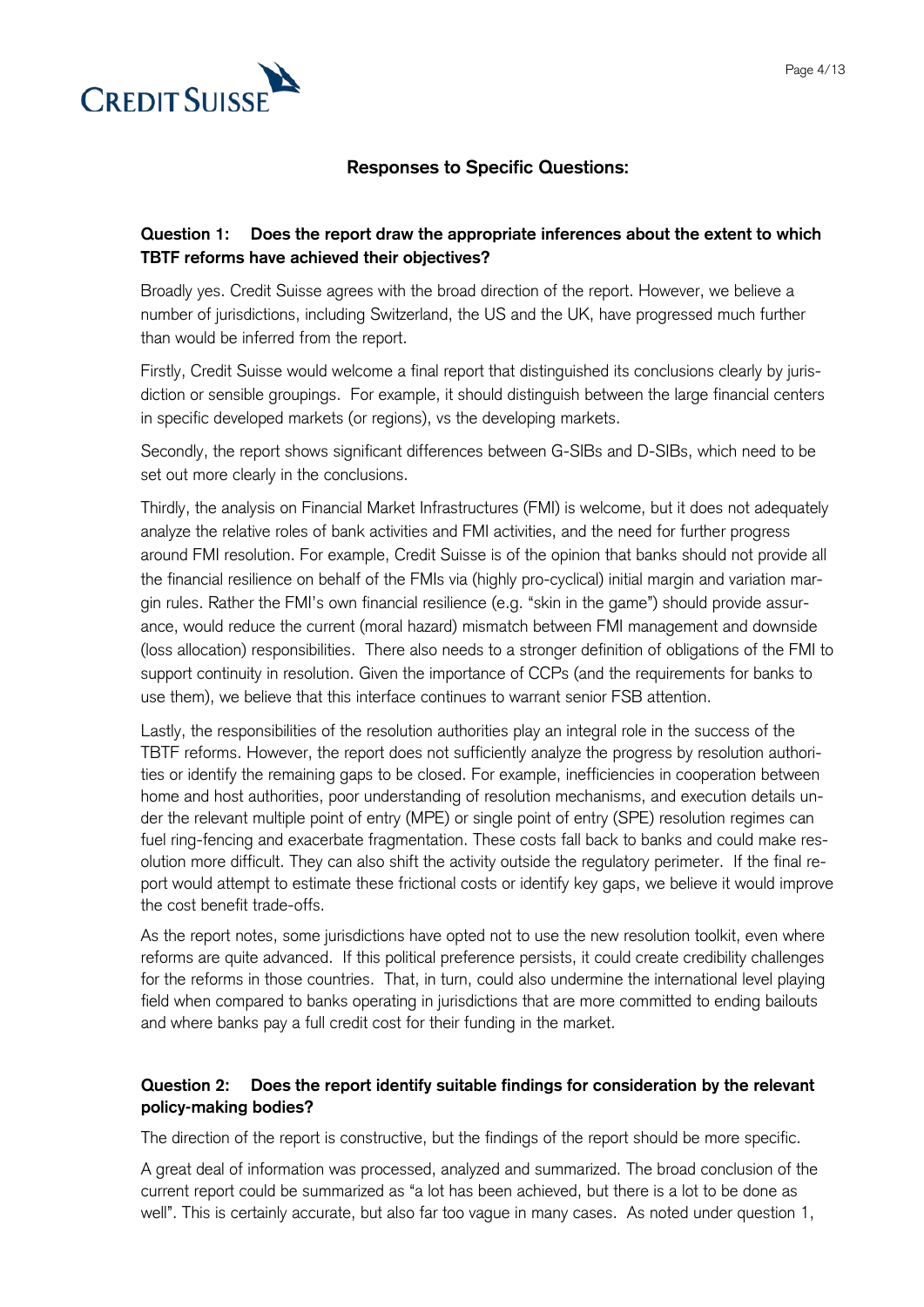

splitting the findings into specific jurisdictions would greatly enhance effectiveness of the report. By introducing further specificity (e.g. by identifying clusters of particularly good or poor implementation), efforts could be more easily directed into the areas that most need improvements and that yield the best cost-benefit ratio.

The reforms were designed to address issues that were problematic in the 2008 financial crisis, and many elements (G-SIB surcharge, TLAC requirements) were specific to G-SIBs. The draft report unsurprisingly indicates that the speed and the implementation of the full reform package differs significantly between G-SIBs and D-SIBs.

D-SIBs also exist in different forms, which vary more widely than G-SIBs; several are organized as cooperatives or are state owned (with or without a guarantee). Resolution mechanisms designed for traditional public equity owned banks many not work as well for these for these other legal forms. In other words, some D-SIBs structures might require significant further work and/or tailored resolution strategies, but these concerns should not detract from the resolvability assessment of G-SIBs.

Total loss absorbency (TLAC) is also often vastly different between G-SIBs and D-SIBs. In the USA, for example, the US G-SIBs and the US IHC subsidiaries of foreign G-SIBs are required to carry additional bail-inable resources, but US "superregionals" have no such requirements. Some of these superregionals are many times larger than the IHCs but have no specific resources that could be deployed to support a resolution via bail-in recapitalization. 4

Credit Suisse would therefore appreciate a clearer distinction between G-SIBs and D-SIBs in the final report, as well as the jurisdictional transparency mentioned at the top of this question.

# **Question 3: Are the analytical approaches used to evaluate the effects of the TBTF reforms appropriate? Are there other approaches to consider?**

**Data Sources:** The report uses a variety of tools to assess global TBTF progress, including some methods that are inherently difficult to calibrate (such as model implied CDS prices). We suggest that the FSB should consider more direct approaches in some markets. For example, we were surprised that US bond market data was not used in the report, despite the importance and transparency of that market. The US market also provides a unique "natural experiment" since its resolution mechanism for small and mid-sized banks (FDIC) is long-standing and reliable. A simple – but direct - "TBTF premium" can thus be estimated by comparing a portfolio of large bank credit spreads vs a mid-sized peer group. This premium – which widened significantly in favor of big banks (often exceeding 100bps) vs smaller banks during the 2007-2010 period, has reversed and now large banks trade slightly wider than small banks (generally attributed to pressure from TLAC issuance requirements). This approach could be important – in part because the US sector is so large, and in part because it could provide a useful benchmark that could be tested against other markets.

**SRISK:** We also question the prominence given to the SRISK calculation, which can be affected by a number of market and regulatory factors. It appears to be fairly pro-cyclical, which is not helpful for such a tool, and some of the main results are suspicious. We would seriously question a model that indicated low systemic risk in the years just before 2008, but high systemic risk in 2020 - after massive capital and other reforms. Investor confidence in banks remained high in the recent episode, in contrast to their skeptical and jittery behavior in the 2007-8 period.

<sup>&</sup>lt;sup>4</sup> In prior years, regional resolution often was accomplished via P&A solutions. In the current regulatory context (which places a high penalty on increased size), it is much less likely that such a solution would be forthcoming.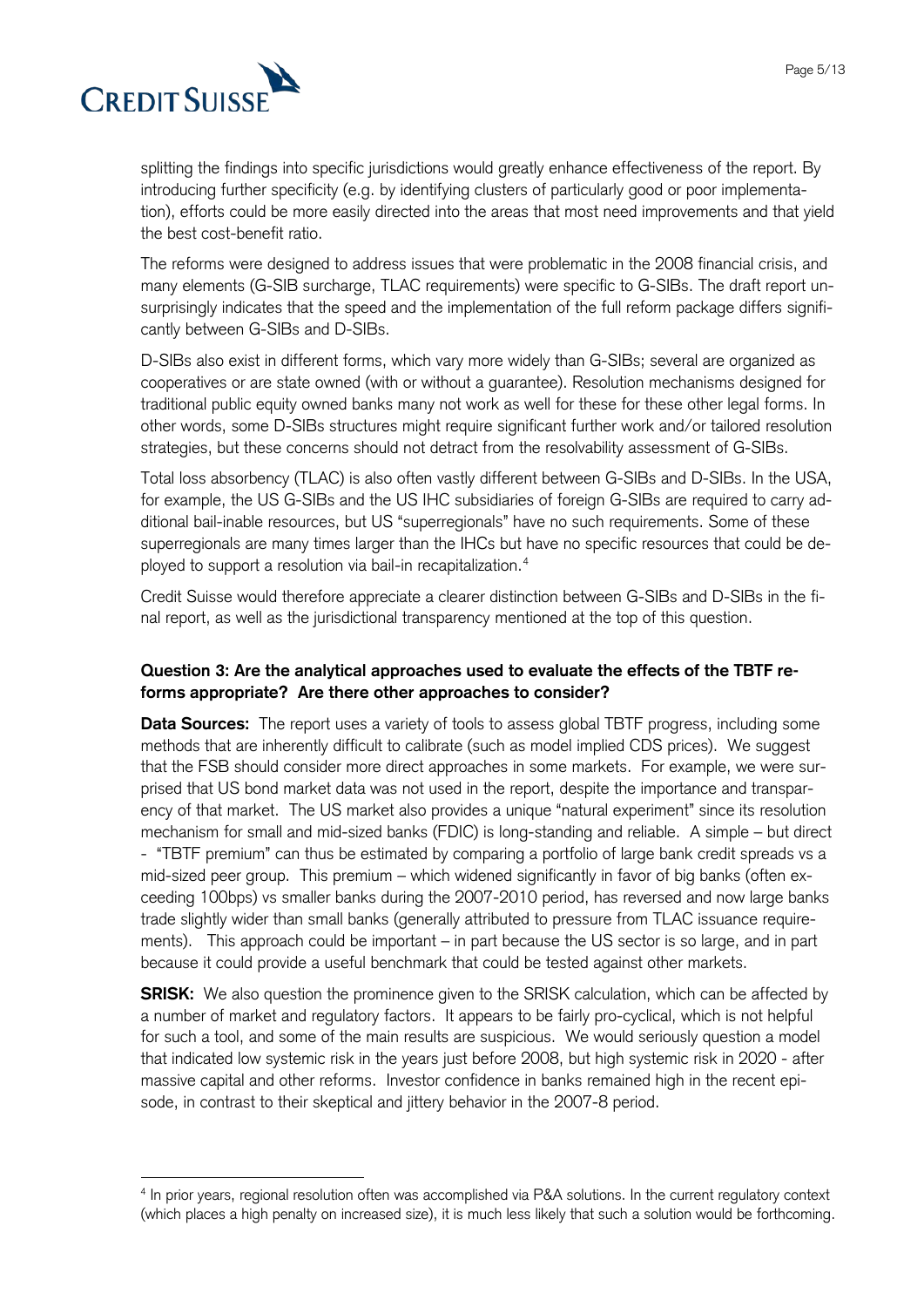

We would also highlight a specific flaw in SRISK. The SRISK model aims to measure the amount of capital needed to restore the system to health. This model ignores the gone-concern portion of TLAC, which is designed to address exactly that problem and which is clearly an integral part of the TBTF reforms. The report indicates that future approaches could address that gap; we would regard that as essential if this type of analysis is to be fit for purpose.

**Cost- Benefit Analysis and the RWA "yardstick":** A final analytical issue that we want to raise is the approach to the overall cost-benefit of the reforms. We do not question the need for reforms after the severe issues exposed in the 2008 crisis, and indeed we tried hard to be active and constructive participants in this reform. The consultation report looks to address whether the TBTF reforms have had a positive cost benefit – but it addresses only the first 59bps of capital uplift. This is only a small fraction of the overall increase in CET1 ratios. The key policy question is not whether it made sense to *start* increasing capital, but whether we have achieved a reasonable balance of social benefits and costs today. Other responses, such as the BPI response letter, address this issue more fully and we would support their comments.

We would like to add a further issue, however, which is often overlooked in these exercises. This issue is the impact of the Basel 2.5 and Basel 3 reforms, which dramatically toughened the yardstick for measuring capital, affecting both the numerator and denominator of the CET1 ratio. Analyzing cost benefit ratios without taking RWA inflation into account is like trying to measure real GDP by simply looking at nominal GDP and not adjusting for price inflation. Given the scale of the Basel reforms, a proper cost benefit calculation must take this factor into account. (see Annex II).

## **Question 5: The analysis was carried out before the COVID-19 pandemic, which may have produced new evidence relevant to the evaluation. Within the terms of reference, what updated analytical work would be most useful?**

The COVID-19 pandemic is the first real-world "stress test" for banks subsequent to the post global financial crisis (GFC) reforms. While we are still in the early phases of this crisis, the post-GFC reforms appear to have worked effectively in the banking sector so far, and supported confidence in regulated banks.<sup>5</sup> This is a major achievement, and was achieved even before all the final Basel reforms were implemented.

Other areas have experienced more stress, however, and may justify more urgent further work. One important area is the effect of the post-Crisis reforms on financial markets. A number of important markets, even including US Treasuries, experienced substantial stress and breakdowns in the March/ April 2020 period.<sup>6</sup> It was quickly apparent that aggressive intervention by the authorities (in particular the Central Banks) was required to repair these breakdowns. Among other actions, regulatory authorities implemented a number of "forbearance" actions to reduce the effects of pro-cyclical capital rules and allow banks some balance sheet capacity to the support the markets. Overall, the Yale Tracker has identified over 1300 macro prudential actions taken since March to respond to the COVID-19 crisis. While the post-GFC regime helped ensure a far more robust banking sector, the

<sup>&</sup>lt;sup>5</sup> We would also point to a recent analysis of Covas & Dionis, which reviewed bank credit spread behavior in the recent crisis to test its reaction to severe external stress; the response was consistent with a robust TBTF solution in at least the U.S. market; we expect that similar results would obtain in most of the other advanced GSIB home jurisdictions https://bpi.com/putting-too-big-to-fail-to-rest-evidence-from-market-behavior-inthe-covid-19-pandemic/

<sup>&</sup>lt;sup>6</sup> See, for example, Darrell Duffie, "Still the world's safe haven? Redesigning the U.S. Treasury market after the COVID-19 crisis, Brookings, June 22 2020.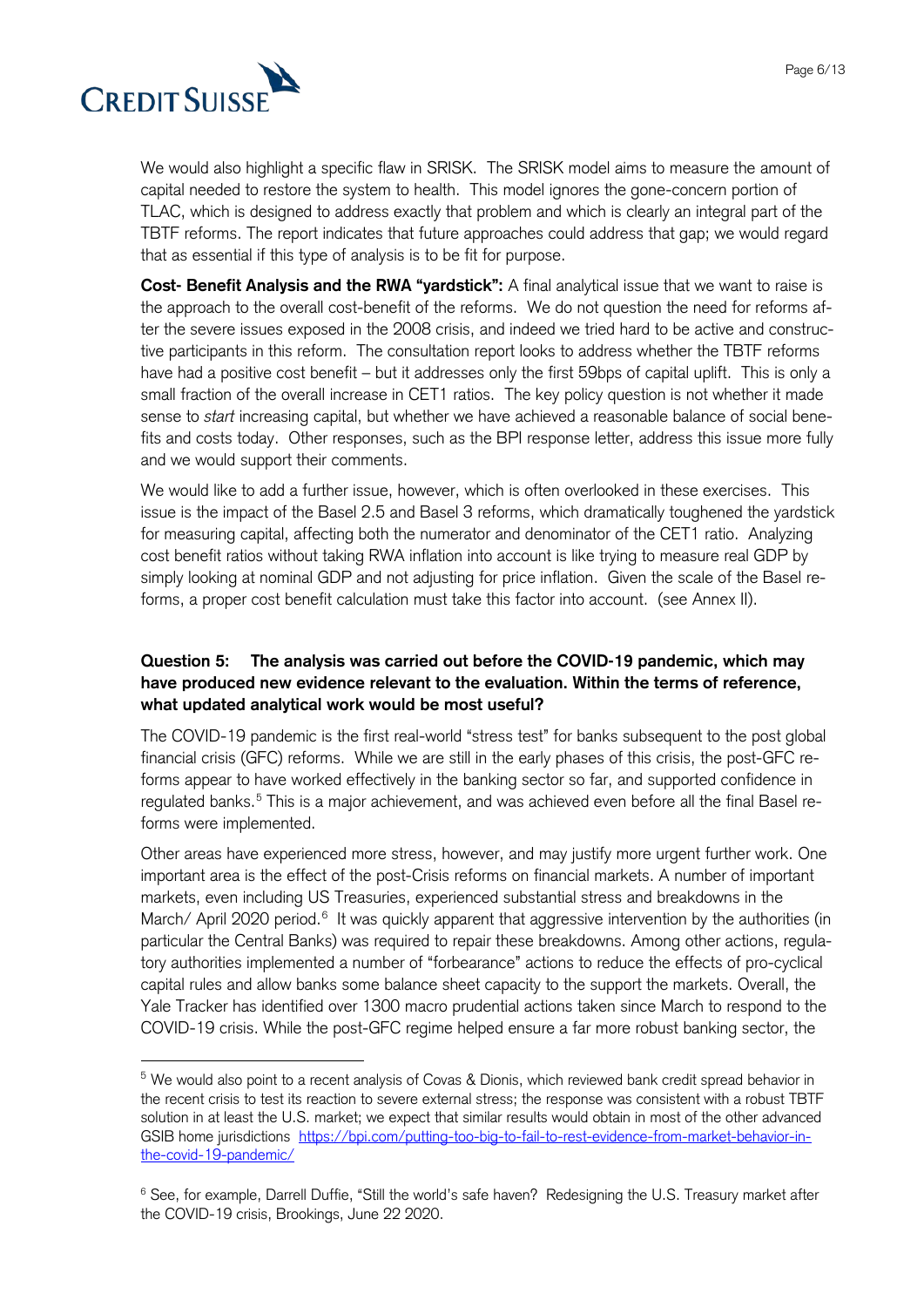

performance of the financial markets has required extensive maintenance and numerous "urgent repairs".

The massive scale and breadth of the central bank actions required showed that "rough spots" persist in the new post-GFC architecture. In the wake of the GFC, many reforms were naturally centered on augmenting bank capital and liquidity resources. Significant restrictions (including large increases in effective risk weights) were imposed, especially on market-related functions. But now that a far more robust level of resourcing has been achieved, how should bank resourcing work through the cycle? How should bank regulation interact with non-bank financial intermediaries (NBFI), with markets, and with the real economy? We believe that an FSB review of how these elements worked through the downturn is critical to ensure that the new framework works efficiently in "all seasons".

In particular, it would be useful to investigate the dynamics of the market breakdown during March-April 2020, focusing on: what refinements might best assure resilience from the non-bank participants, and what adjustments might restore an appropriate degree of balance sheet flexibility for banks. Ideally, future refinements should reduce or eliminate the need for the authorities to step in so often and so aggressively. We should use this recent "COVID stress test" to improve the trade-off between tight regulation and the benefits of a more flexible, less pro-cyclical system that does not require so many on-the-fly adjustments.

We also think it would be useful for Basel to assess the design of the buffer stack in the light of COVID crisis reactions. There have been significant concerns about the complexity and usability of some buffers, especially stigma concerns with respect to the layers that affect MDA (see BoE, 2020 financial stability report). From the reactions to the first, intense phase of the COVID shock, it appears that the size of the overall regulatory stack was ample to maintain confidence in banks, but that numerous emergency regulatory changes were required to support sufficient lending and meet market needs.

#### **Question 6: Does the report accurately describe the ways in which TBTF reforms may affect banks' behavior and markets' responses? Are there other channels that the evaluation has not considered?**

The report takes a relatively narrow view of fragmentation and dismisses evidence that it is a current problem. We strongly disagree. Fragmentation, in the form of internal resource ring fencing, does exist; today it is likely the single largest driver of market behavior within large international banks. Examples include:

 Heavy solo requirements: Subsidiarization requirements have forced many banking groups to create a number of smaller subsidiaries (UK ring-fence entities, US IHCs, Swiss domestic banks, etc.), with heavy local resourcing and governance requirements. These subsidiaries are subject to a number of solo level resource requirements and stress tests. Because these entities will naturally have a less diversified business mix (whether due to natural business objectives, geographic or regulatory requirements), stress calculations will often result in higher resourcing requirements when compared to a fully diversified banking group.

These stress tests are used to size additional capital and liquidity buffers for many individual regulated entity (both the Parent entities and its subsidiaries). These often result in requirements that are at a premium to standalone domestic entities. For example, the effective internal TLAC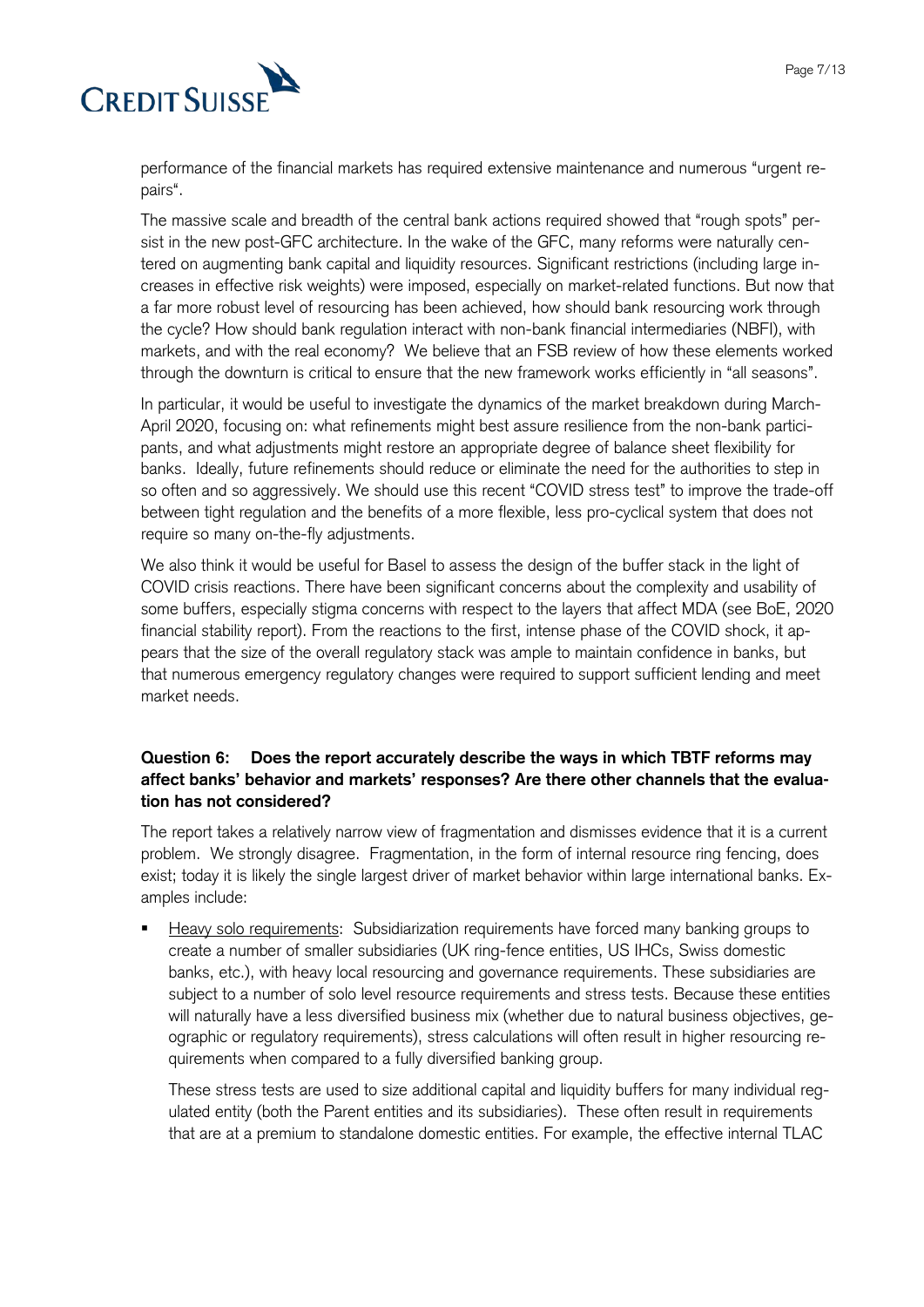

requirements for LISCC banks lie well above the 75%-90% range of the FSB standard, and also far above local G-SIBs.<sup>7</sup>

Such high internal requirements create major challenges in the distribution of internal resources, as we discuss further below.

- **Access to central bank liquidity: Ring-fenced banks often accumulate good collateral for central** bank funding, but when this is ring-fenced it is often not available for the group overall. This either increases the financial risk in the system (brittleness) or forces more leverage into large banks (with additional costs to net interest margins) because additional collateral needs to be purchased to support other parts of banking group.
- Sum-of the parts: When regulation is applied to each regulated entity within a banking group, it generally results in double counting, because inter-company exposures has to be capitalized as well as third party exposures. This effectively doubles up the capital needed to support the consolidated external risk.

A related challenge is a new operational risk: some jurisdictions are discussing whether a parent bank would need to incorporate dividend income from its subsidiaries into its stand-alone operational risk requirements, if the subsidiary paying the dividend already recognizes in its earnings indicator the operational risk from its client activities.

**Measurement:** There is no comprehensive external data that can be used to measure fragmentation externally. Only a few internal requirements are typically available in the public domain (e.g. US IHC reporting). However, there are a few areas where this issue can be inferred. For example, when analyzing the reported capital and liquidity ratios for international banking groups, it becomes evident that many banks carry substantially higher LCR and RWA ratios compared to consolidated group requirements. This is a global phenomenon, but is perhaps most visible in continental Europe where solo level regulation also exists in the home markets subjecting the parent bank to large double counts.

In order to have a better picture of the post-GFC reforms, less analyzed and academically researched areas like fragmentation needs to be considered. The FSB took some initial steps when it set standards for resource distribution with internal TLAC. But these rules are often violated in practice and the FSB has not yet addressed the distribution issues around capital and liquidity seriously. Today, we fall well short of the thoughtful framework espoused by FSB Chairman Quarles in his "Brand Your Cattle" speech (2018).

#### **Question 7: Does the report accurately describe the remaining obstacles to the resolvability of systemically important banks (SIBs)? Are there other major obstacles that should be highlighted?**

Unfortunately, no. The report should be much clearer on the remaining obstacles and issues to be addressed. This needs to distinguish banks, authorities and NBFIs (especially FMIs). In addition,

 <sup>7</sup> While the nominal ratios are within the FSB bands, the multiple constraints of the US system produce effective overall requirements that are far above the nominal level, when applied to a capital markets-oriented IHC (such as the 4 LISCC IHCs). For example, the LISCC IHCs carry internal TLAC of roughly 130% of the FSB requirement, well above Basel's recommended 75%-90% range. We use the US example primarily because it is the only country with sufficient transparency in the public domain to perform these calculations; other countries also have rules that lead to similarly gold-plated effective requirements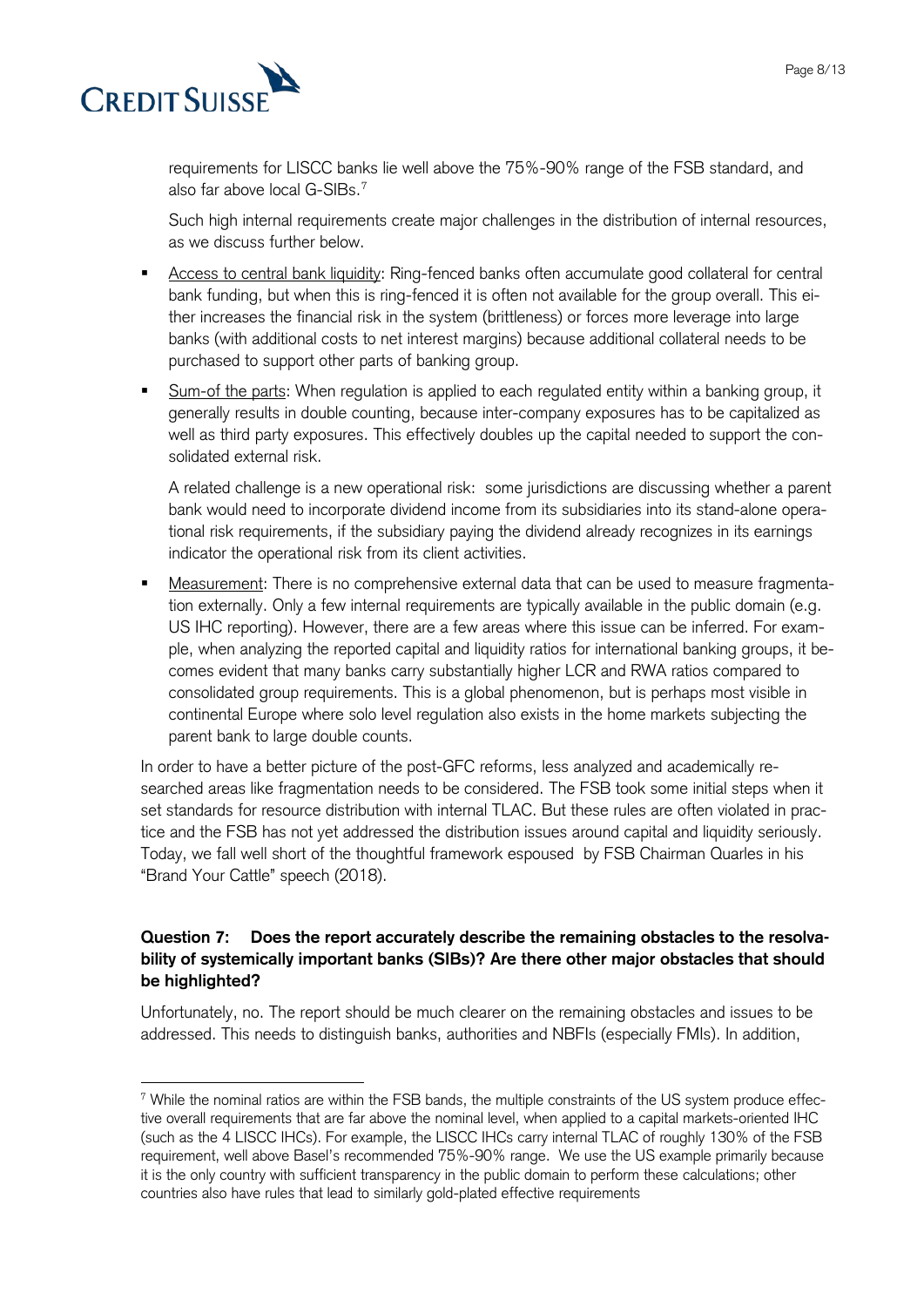

given the large discrepancies identified in the report, the report also needs to distinguish between G-SIBs vs D-SIBs and distinguish among specific jurisdictions.

Credit Suisse believes that – for many of the key G-SIB jurisdictions – the key impediments to resolution have been solved and resolution has become a fully credible tool for the authorities. The level of TLAC, the legal certainty around bail-in, restructuring powers of the authorities, contractual stays and the level of preparedness of G-SIBs through their own resolution planning, makes SPE or MPE resolution strategies usable today.<sup>8</sup>

We strongly support the design of SPOE, and refer readers to the quote of J. Powell cited in Question 9. However, we also need to guard against supervisory and regulatory developments that can work against the grain of a single point of entry in favor of "inadvertent MPOE". Both options are legitimate if the logic is consistently applied and followed, but for SPOE to work effectively in practice as well as on paper we need to monitor the application and calibration of solo level requirements.

The final report should not shy away from calling out where there are doubts e.g. that resolution powers would be used by authorities, or that the is the political will to support resolution with market stabilizing actions like access to central bank funding with non-standard collateral, or that cooperation agreements had not been finalized. The final report should also be clear about the additional efforts that NBFIs need to make.

# **Question 9: Does the report accurately describe changes in the structure and behavior of SIBs? Are the findings about the extent to which these changes can be attributed to TBTF reforms appropriate?**

Partially. For example, the report doesn't acknowledge some of the changes in G-SIB activities, such as the very large reduction in the market activities of G-SIBs, or the significant increase in  $HOLA<sup>9</sup>$ . The changes imposed by Basel 2.5 and Basel 3 (as well as other regulatory and technology changes) have forced considerable adjustments to the scale of trading positions and especially proprietary positions. While these changes reduced risks at some banks, the impact on broader financial stability (as seen in the dislocations in the spring of 2020) is more mixed.

Another element of G-SIB structure that the draft report discusses extensively is "complexity". The draft report analyses this primarily through the lens of legal entity count. Credit Suisse does not agree with such simplified view. It weights a simple asset management vehicle identically to a large operational entity that requires capital, liquidity and independent governance, and which could materially complicate a resolution or other strategic event.

The rationale for legal entities can be split into several groups:

<sup>&</sup>lt;sup>8</sup> Former RESG chair Paul Tucker is one of the very few who have spoken plainly on this issue. In a 2013 speech, he noted that "the US authorities have the technology- via Title II of Dodd-Frank.... Most US banks are… organized in a way that lends them to top-down resolution on a group wide basis… in extremis, it [resolution] could be done now. Europe has not reached the same point but, contrary to some commentary it is not far behind." In the recent FSB TBTF workshop, Sir Tucker confirmed this assessment.

<sup>9</sup> The large increase in HQLA is perhaps a better explanation for the graphs in Figure 14 (p45) of the draft report. The title asserts that "G-SIBs have much lower ratios of capital to assets than other banks" – although the graphs show this is not true on a risk adjusted basis (RWA). A large increase in HQLA at G-SIBs will tend to dilute Leverage Ratios, but will not affect RWA ratios much because of the very low risk weight of HQLA. We think this is an important driver and that the title of this graph is therefore somewhat misleading.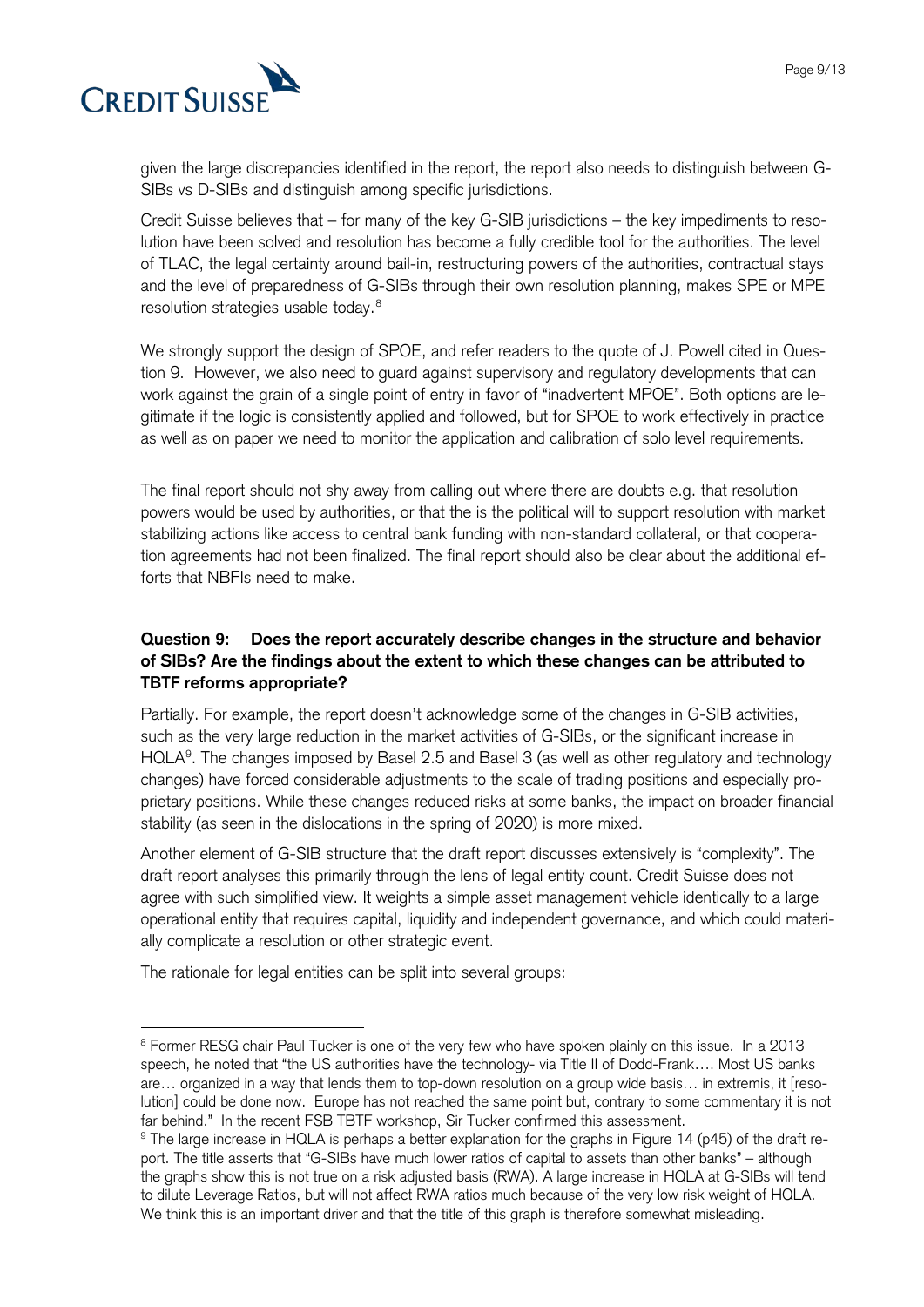

- Operating entities in our core business (generally few in number): These often exist due to regulatory requirements, such as the requirement to maintain a ring-fenced banking entity, separation of banks and broker dealers, or a local operational support subsidiary. Many of these requirements are caused by regulation, including post-crisis regulation.
- Holding companies (generally few in number): These exist for either regulatory purposes (US IHCs, future EU IPU, or Group Holding) or for tax or other funding consideration.
- Single purpose or special purpose vehicles (the vast bulk of entities): These are custom purposed entities which are facilitating specific transactions, these are unregulated and as SPVs are not widely connected to the group and financial markets. Because of their isolated structure, pose no impediment to resolution and do not create complexity in practice. Indeed, they often provide legal protection to the rest of the group.

Since legal entity count may often be driven by the last element (remote, non-strategic SPVs), an analysis based on count may not be relevant for the issue of too big to fail. If count is retained in the final analysis, the graphs and headline summaries should be re-worked to note the large (roughly 30%) decline in GSIB subsidiaries over the last decade, when consistent time series are used. <sup>10</sup>

A much better measure of effective complexity for this purpose is the enhanced credibility of recovery and resolution plans (RRP). The purpose of RRP is to ensure that banks can be recovered or resolved, without being jeopardized by organizational impediments such as those observed in, for example, the (very complex) Lehman or Fortis failures. The increased credibility of these plans indicates that "practical complexity" has materially declined as a practical matter.

Indeed one of the reasons these plans have become credible is the imposition of clean holding company requirements (at a global and/or intermediate level). These entities increase the subsidiary count, but simplify resolution and other critical activities in practice, because it insulates operating entities from resolution activities. For SPE banks, it ensures structural subordination of TLAC and simplifies and clarifies resolution planning.

FRB Governor Jay Powell explained it this way: From the outset, my earlier experience had led me to be skeptical about the possibility of resolving one of the largest financial companies without destabilizing the financial system. Today's global financial institutions are of staggering size and complexity. I believed that an attempt to resolve one of these firms--a firm with multiple business lines carried out through countless legal entities, across many jurisdictions and different legal systems--could easily spin out of control. […] What changed my mind was the FDIC's innovative "single-point-of-entry" approach, which was just coming into focus in 2011. This approach is a classic simplifier, making theoretically possible something that seemed impossibly complex. *<sup>11</sup>*

The increase in the entity count from adding a clean holding company provides a clear reduction in "practical complexity", because resolution tools can be applied without having to intervene in the operating subsidiaries at all.

<sup>&</sup>lt;sup>10</sup> We believe that the current graphs are visually misleading, because of the break in US data. The BvD data for the US (with an acknowledged, major break) should be replaced by the consistent regulatory (FRB data, see 4.4.5), which would produce a consistent approach across the time period – and produce a very different global trend line. It would show a substantial global reduction (~ 30%) in subsidiaries since 2011, and the summary description should change to acknowledge the material drop in subsidiary count.

<sup>&</sup>lt;sup>11</sup> Governor J. Powell, Ending "Too Big to Fail", 4 March 2013, https://www.federalreserve.gov/newsevents/speech/powell20130304a.htm ). Bolding added.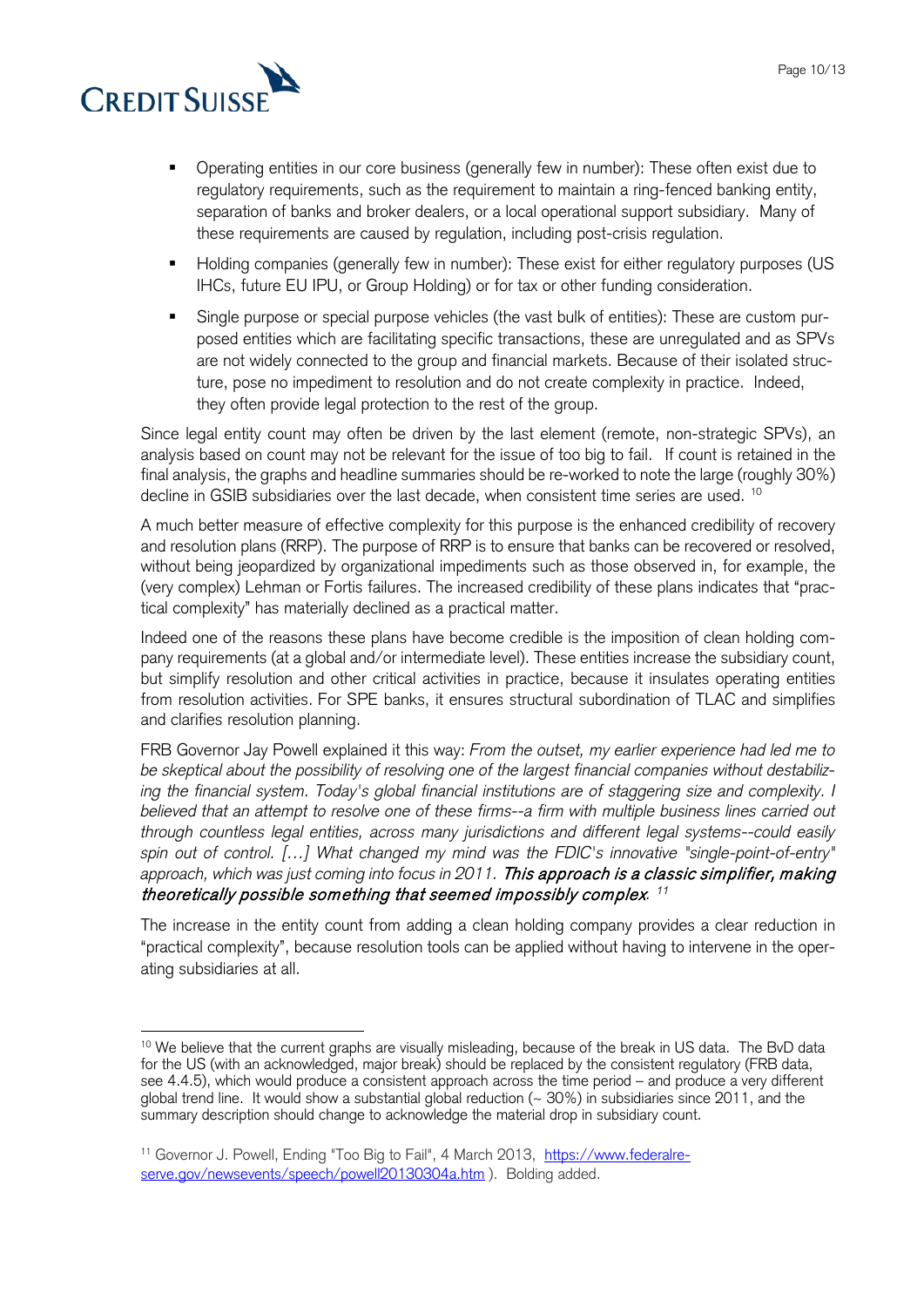

In summary, it is important to clarify in the final report that legal entity count statistics should not be seen as evidence that the objectives of the TBTF reforms have not been achieved. RRP credibility is a much better measure for this issue.

Before we conclude, we would like to reiterate how important it is that the regulatory authorities, in consultation with the private sector, use this consultation to evaluate the effect of the financial reforms in a full and balanced manner. In particular, we suggest a focus on identifying and rectifying any unintended consequences such as the ones listed above. We believe this is critical to ensure the sustainability of the work accomplished to date to make the financial system more resilient and to make banks resolvable.

We would be happy to discuss our perspective more fully with FSB staff if this would be helpful, and appreciate the opportunity to comment on this consultation.

Yours sincerely

CREDIT SUISSE GROUP

Volle Sati

When E.

Volker Bätz<br>
Wilson Ervin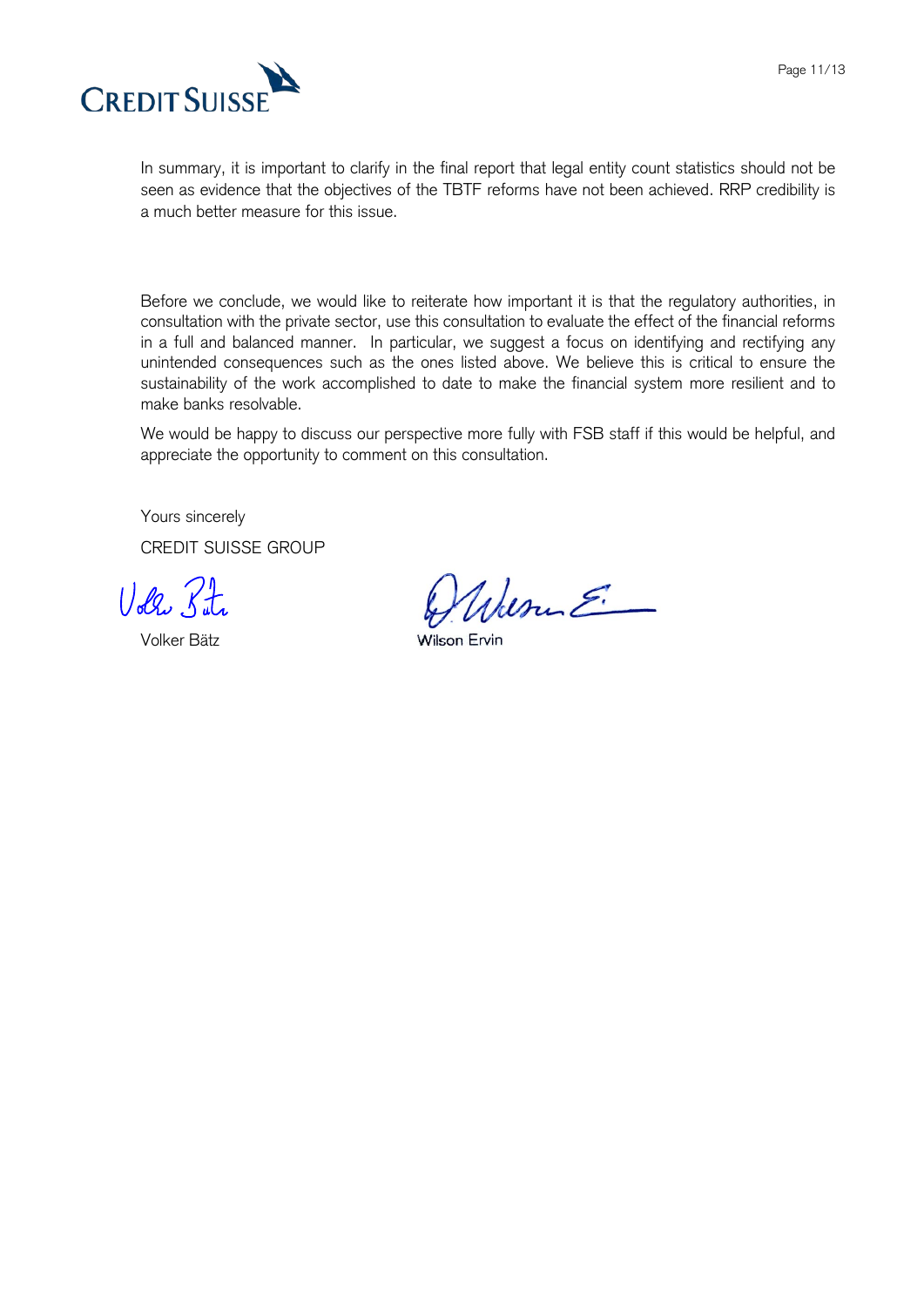

# **Annex 1: Fragmentation**:

The Executive Summary delivers emphatic – but unwarranted - conclusions on this topic:

"Some respondents …argued that such internal TLAC requirements could drive market fragmentation. The evaluation does not support this claim. Rather internal TLAC supports orderly resolution and incentivizes coordination between home and host authorities" (draft report, p 8)

This conclusion appears to be based on two separate views of fragmentation. The main evidence cited in the report centers on whether global reforms have affected aggregate cross-border credit supply (pp 64-65). This conclusion highlights the increases in some jurisdictions and excludes the significant decline of cross-border credit by European banks, which are an important component of the global system. This analysis also ignores other bank services besides credit. For example, the size of capital markets activities undertaken by foreign banks in the world's largest capital market (the USA) has declined precipitously.<sup>[1]</sup> These activities are important – as we saw when market makers hit regulatory constraints that contributed to the dysfunction in the March -April meltdown.

The other type of fragmentation discussed is the issue of host preplacement requirements, sometimes called internal ring-fencing. In the body of the draft report (p66) there is a brief acknowledgement of the potential cost of ring-fencing and preplacement of internal TLAC - but largely as a matter of theory. The discussion then moves to dismiss "industry estimates" (developed by one of the co-signatories of this letter) as "quite unrealistic" because they assume "fully mobile capital".

- Fully mobile capital is possible within fully branched structures in some jurisdictions; branching provides a longstanding alternative solution to mitigate host concerns on walkaway risk.
- The ring fencing paper cited (Ervin 2017) does not ignore the question of preplacement in subsidiaries; in fact, it includes an elaborate discussion of preplacement vs mobility alternatives in bank structures, and what partial preplacement structures can produce more resilient outcomes that also protect hosts. We would be happy to discuss that analysis with the report's authors. The draft report ends this section without a developed conclusion, merely saying that it is "being discussed by home and host authorities and at the FSB" (p66).
- We support a balanced approach to this issue. We agree with the framework of Chairman Quarles that it is critical to balance "host certainty" with "home flexibility". But to date, the FSB has not yet progressed this initiative beyond the scoping stage.
- For these reasons, we propose that the report's conclusions on fragmentation be reconsidered, and confined to elements that can be backed up by data. The issue of ring-fencing and preplacement distribution remains a serious issue<sup>12</sup> and worthy of substantial direct  $\bar{\mathsf{FSB}}$ engagement, such as the discussion initiated by the 2019 FSB report.

<sup>[1]</sup> As noted above, the balance sheets of the four largest foreign-owned broker dealers declined by over 80% in the last decade, while US owned broker dealers have generally increased in size. See Quarles, "Spontaneity and Order: Transparency, Accountability, and Fairness in Bank Supervision" (Jan. 17, 2020)

 $12$  Indeed the issue may well be greater today because of some of the additional measures undertaken in the COVID crisis. Restrictions on capital distribution/dividends that appear designed for groups also often affect subsidiaries as well. The ability to reallocate key resources among subsidiaries is fundamentally different from the issue of global resource sufficiency – but it is often captured by the same rules. This could lead to significant and unfortunate problems, if not addressed proactively.